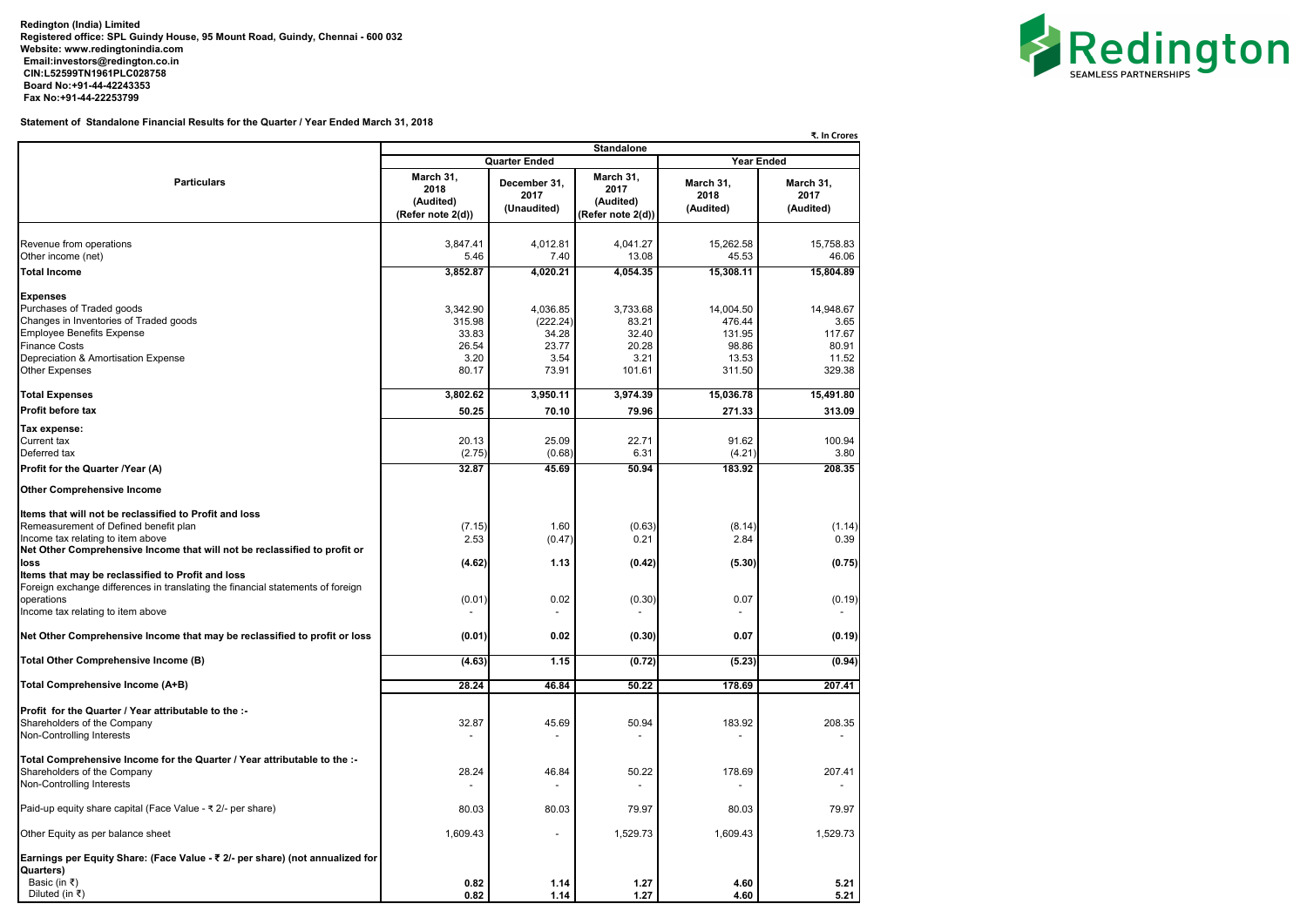**Redington (India) Limited Registered office: SPL Guindy House, 95 Mount Road, Guindy, Chennai - 600 032 Website: [www.redingtonindia.com](http://www.redingtonindia.com) [Email:investors@redington.co.in](mailto:Email:investors@redington.co.in) CIN:L52599TN1961PLC028758 Board No:+91-44-42243353 Fax No:+91-44-22253799**

**Statement of Consolidated Financial Results for the Quarter / Year Ended March 31, 2018**

|                                                                                                                                                                                                                           |                                                     |                                          |                                                     |                                         | ₹. In Crores                            |  |
|---------------------------------------------------------------------------------------------------------------------------------------------------------------------------------------------------------------------------|-----------------------------------------------------|------------------------------------------|-----------------------------------------------------|-----------------------------------------|-----------------------------------------|--|
|                                                                                                                                                                                                                           | <b>Consolidated</b>                                 |                                          |                                                     |                                         |                                         |  |
|                                                                                                                                                                                                                           |                                                     | <b>Quarter Ended</b>                     |                                                     | <b>Year Ended</b>                       |                                         |  |
| <b>Particulars</b>                                                                                                                                                                                                        | March 31,<br>2018<br>(Audited)<br>(Refer note 2(d)) | December 31,<br>2017<br>(Unaudited)      | March 31,<br>2017<br>(Audited)<br>(Refer note 2(d)) | March 31,<br>2018<br>(Audited)          | March 31,<br>2017<br>(Audited)          |  |
| Revenue from operations<br>Other income (net)                                                                                                                                                                             | 11,314.04<br>13.68                                  | 11,728.40<br>9.79                        | 10,794.98<br>18.16                                  | 43,459.41<br>39.09                      | 41,114.65<br>41.39                      |  |
| <b>Total Income</b>                                                                                                                                                                                                       | 11,327.72                                           | 11,738.19                                | 10,813.14                                           | 43,498.50                               | 41,156.04                               |  |
| <b>Expenses</b><br>Purchases of Traded goods<br>Changes in Inventories of Traded goods<br><b>Employee Benefits Expense</b><br><b>Finance Costs</b>                                                                        | 10,478.97<br>185.91<br>176.19<br>48.49              | 11,599.95<br>(467.55)<br>158.79<br>38.81 | 9,907.47<br>236.83<br>165.55<br>37.83               | 40,754.92<br>301.71<br>652.95<br>168.03 | 38,437.43<br>360.54<br>627.25<br>157.03 |  |
| Depreciation & Amortisation Expense                                                                                                                                                                                       | 14.03                                               | 14.85                                    | 13.78                                               | 56.94                                   | 54.68                                   |  |
| <b>Other Expenses</b>                                                                                                                                                                                                     | 240.91                                              | 227.28                                   | 251.15                                              | 933.38                                  | 864.60                                  |  |
| <b>Total Expenses</b>                                                                                                                                                                                                     | 11,144.50                                           | 11,572.13                                | 10,612.61                                           | 42,867.93                               | 40,501.53                               |  |
| <b>Profit before tax</b>                                                                                                                                                                                                  | 183.22                                              | 166.06                                   | 200.53                                              | 630.57                                  | 654.51                                  |  |
|                                                                                                                                                                                                                           |                                                     |                                          |                                                     |                                         |                                         |  |
| Tax expense:<br><b>Current tax</b><br>Deferred tax                                                                                                                                                                        | 41.73<br>(2.04)                                     | 40.97<br>(0.98)                          | 45.80<br>1.41                                       | 150.26<br>(4.11)                        | 171.34<br>6.43                          |  |
| Profit for the Quarter /Year (A)                                                                                                                                                                                          | 143.53                                              | 126.07                                   | 153.32                                              | 484.42                                  | 476.74                                  |  |
| <b>Other Comprehensive Income</b>                                                                                                                                                                                         |                                                     |                                          |                                                     |                                         |                                         |  |
| Items that will not be reclassified to Profit and loss<br>Remeasurement of Defined benefit plan<br>Income tax relating to item above<br>Net Other Comprehensive Income that will not be reclassified to profit or<br>loss | (7.38)<br>2.59<br>(4.79)                            | 1.89<br>(0.56)<br>1.33                   | (0.34)<br>0.19<br>(0.15)                            | (9.12)<br>3.18<br>(5.94)                | (1.59)<br>0.55<br>(1.04)                |  |
| Items that may be reclassified to Profit and loss<br>Foreign exchange differences in translating the financial statements of foreign<br>operations<br>Income tax relating to item above                                   | 45.24                                               | (51.78)                                  | (106.36)                                            | 9.13                                    | (68.48)                                 |  |
| Net Other Comprehensive Income that may be reclassified to profit or loss                                                                                                                                                 | 45.24                                               | (51.78)                                  | (106.36)                                            | 9.13                                    | (68.48)                                 |  |
| Total Other Comprehensive Income (B)                                                                                                                                                                                      | 40.45                                               | (50.45)                                  | (106.51)                                            | 3.19                                    | (69.52)                                 |  |
| Total Comprehensive Income (A+B)                                                                                                                                                                                          | 183.98                                              | 75.62                                    | 46.81                                               | 487.61                                  | 407.22                                  |  |
| <b>Profit for the Quarter / Year attributable to the :-</b><br>Shareholders of the Company<br>Non-Controlling Interests                                                                                                   | 143.28<br>0.25                                      | 127.39<br>(1.32)                         | 152.70<br>0.62                                      | 481.64<br>2.78                          | 464.22<br>12.52                         |  |
| Total Comprehensive Income for the Quarter / Year attributable to the :-<br>Shareholders of the Company<br>Non-Controlling Interests                                                                                      | 183.73<br>0.25                                      | 76.94<br>(1.32)                          | 46.19<br>0.62                                       | 484.83<br>2.78                          | 394.70<br>12.52                         |  |
| Paid-up equity share capital (Face Value - ₹ 2/- per share)                                                                                                                                                               | 80.03                                               | 80.03                                    | 79.97                                               | 80.03                                   | 79.97                                   |  |
| Other Equity as per balance sheet                                                                                                                                                                                         | 3,450.53                                            |                                          | 3,067.94                                            | 3,450.53                                | 3,067.94                                |  |
| Earnings per Equity Share: (Face Value - ₹ 2/- per share) (not annualized for<br>Quarters)<br>Basic (in ₹)                                                                                                                | 3.58                                                | 3.18                                     | 3.82                                                | 12.04                                   | 11.61                                   |  |
| Diluted (in ₹)                                                                                                                                                                                                            | 3.58                                                | 3.18                                     | 3.82                                                | 12.04                                   | 11.61                                   |  |